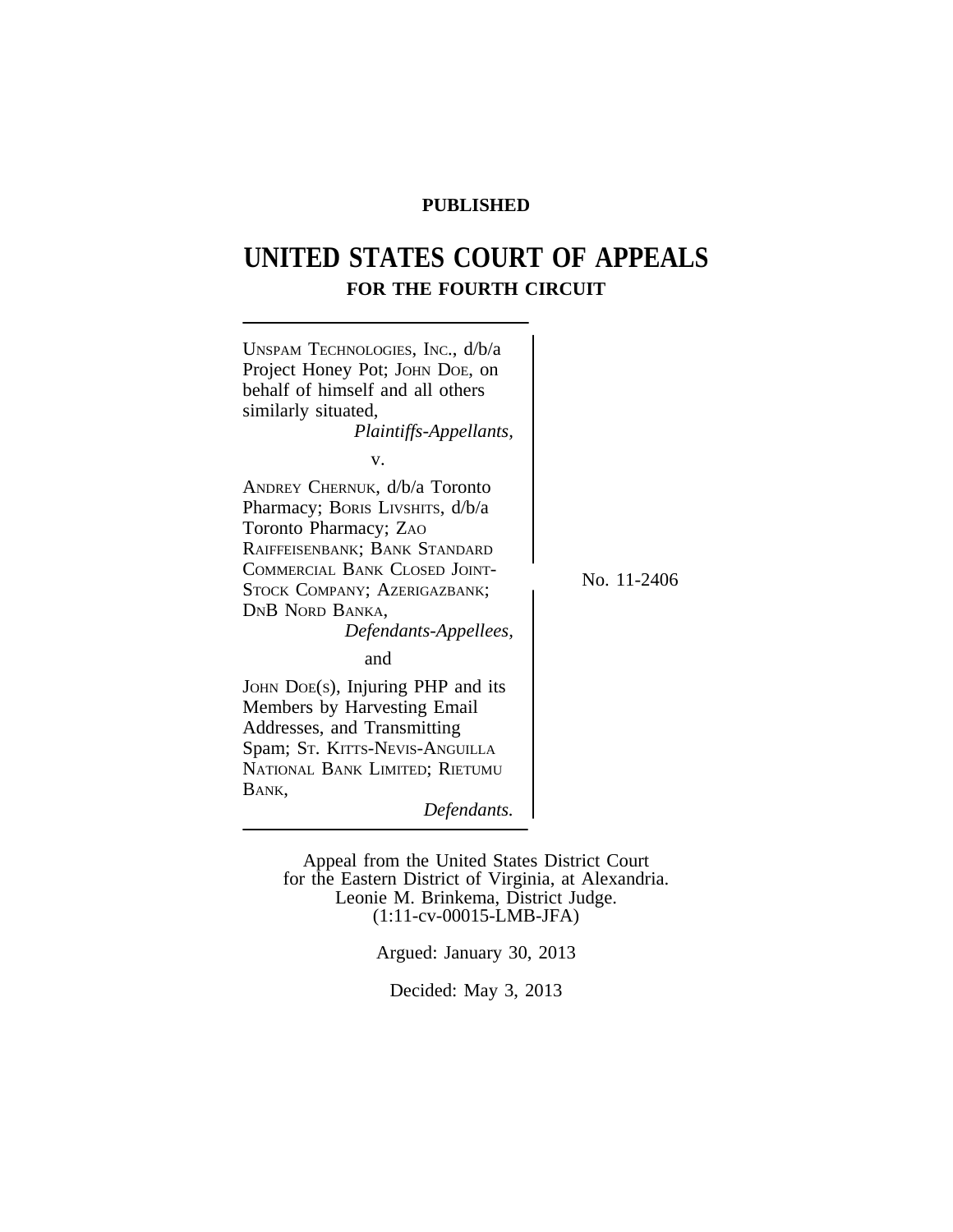Before NIEMEYER, SHEDD, and AGEE, Circuit Judges.

Affirmed by published opinion. Judge Niemeyer wrote the opinion, in which Judge Shedd and Judge Agee joined.

## **COUNSEL**

**ARGUED:** Jon Linden Praed, INTERNET LAW GROUP, Arlington, Virginia, for Appellants. Craig Brian Whitney, MORRISON & FOERSTER, LLP, New York, New York, for Appellees. **ON BRIEF:** Jennifer Ancona Semko, Edwin B. Swan, BAKER & MCKENZIE, LLP, Washington, D.C., for Appellees Bank Standard Commercial Bank Closed Joint-Stock Company and Azerigazbank; Andrew P. Sherrod, HIRSCHLER FLEISCHER, PC, Richmond, Virginia, Owen J. McKeon, GIBBONS PC, Newark, New Jersey, for Appellee ZAO Raiffeisenbank; James E. Hough, MORRISON & FOERSTER, LLP, New York, New York, for Appellee DNB Nord Banka.

#### **OPINION**

NIEMEYER, Circuit Judge:

The issue presented in this appeal is whether the district court erred in dismissing a complaint against four foreign banks for lack of personal jurisdiction. The complaint alleges an international conspiracy of foreign banks, corrupt Internet Payment Service Providers, and illegal prescription drug dealers ("pharmacists") to sell illegal prescription drugs over the Internet.

One plaintiff, John Doe, an Arlington, Virginia resident, purchased prescription drugs online from the "Canadian Phar-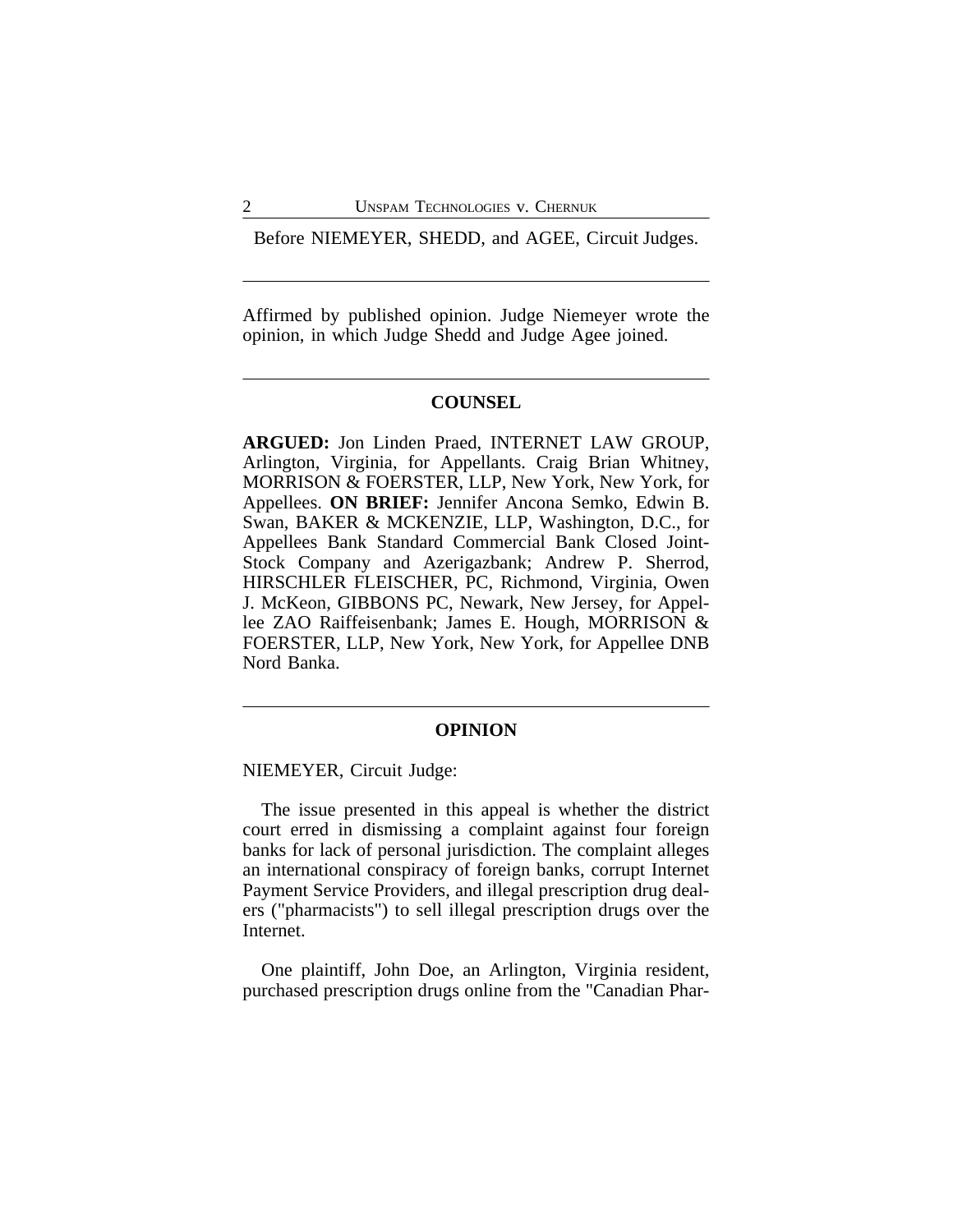macy," paying for the drugs with his Visa debit card. When the drugs never arrived, he canceled the transaction at his United States-based bank that issued his debit card, and the bank refunded his payment. Thereafter, he received a voluminous number of spam emails for prescription drugs. And the other plaintiff, Unspam Technologies, Inc., doing business as Project Honey Pot (hereafter "Project Honey Pot"), is a Delaware corporation that was formed to pursue the enforcement of Internet spam laws by tracing and identifying spam emails, including solicitations for illegal prescription drugs.

The plaintiffs commenced this case as a putative class action, naming as defendants two "pharmacists," who were Russian citizens, and six foreign banks. They alleged that the defendants participated in a global Internet conspiracy to sell illegal prescription drugs, in violation of the laws of the United States and Virginia. The two pharmacists were dismissed, one voluntarily and the other for lack of service, and two of the six banks were also dismissed voluntarily. The district court dismissed the other four banks for lack of personal jurisdiction.

Challenging the dismissal of the four banks on appeal, the plaintiffs contend that the district court erred in failing to recognize that, because the banks were alleged to be part of a global conspiracy, any single member's constitutionally sufficient contacts with Virginia would subject every coconspirator to personal jurisdiction in Virginia. The plaintiffs, however, rest application of their theory of jurisdiction on only supposition and speculation about a conspiracy and the grossly attenuated contacts of its members with Virginia. Therefore, they have failed to show that any of the banks has constitutionally sufficient contacts with Virginia, or with the United States, to subject them to personal jurisdiction in a court in Virginia. Accordingly, we affirm.

I

In October 2007, John Doe attempted to buy prescription drugs from an online pharmacy called "Canadian Pharmacy."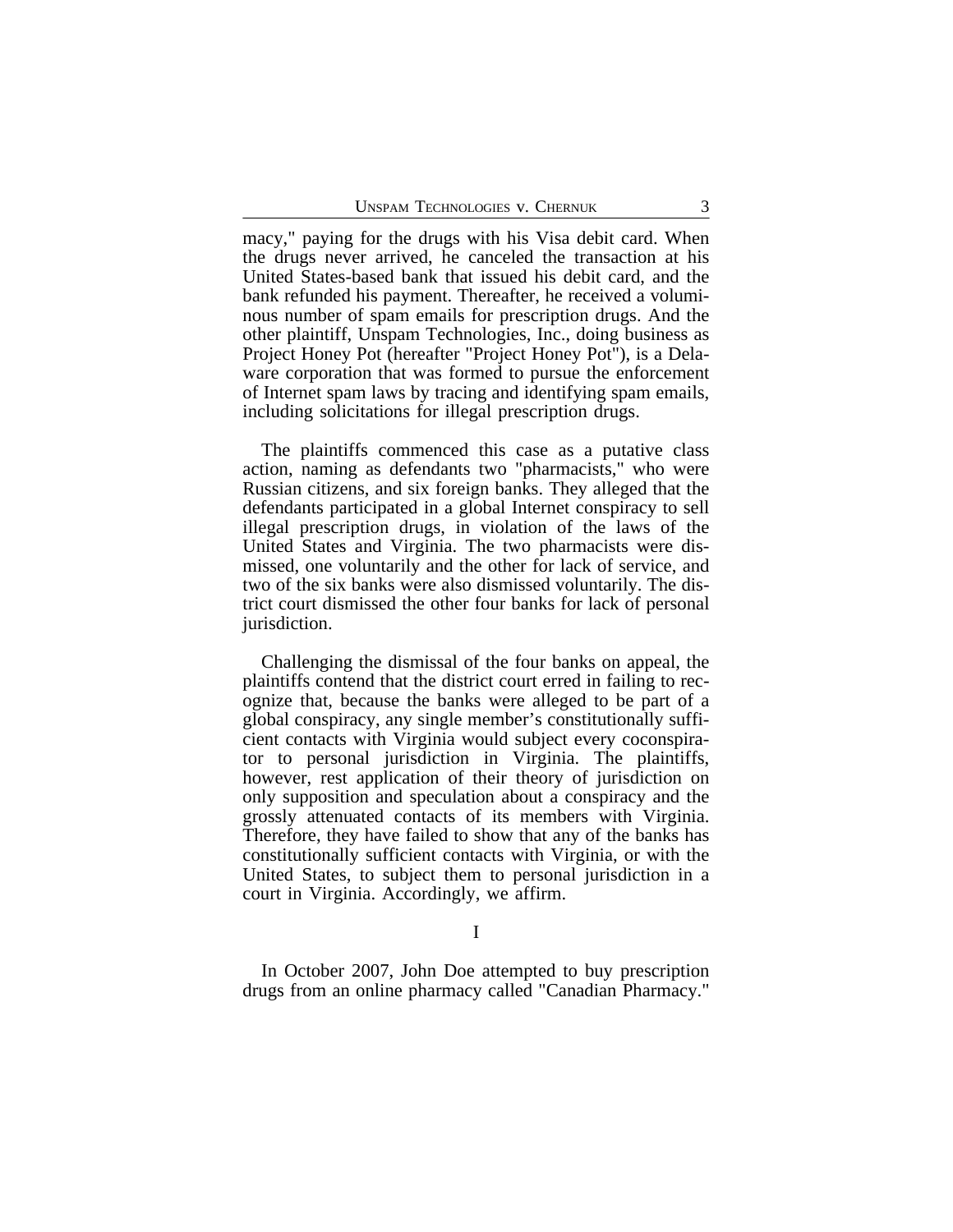He paid for the drugs with his Visa debit card, issued to him by a United States-based bank. After several weeks, when Doe had not received his drugs, he attempted to contact the pharmacy directly, but was unsuccessful. He then notified his bank, which credited his account for the full purchase price and assigned him a new Visa debit card. Since that transaction, Doe claims that he has received a voluminous number of spam emails.

Project Honey Pot maintains a network of spam-tracking "honey pots," with the sole purpose of tracking and identifying spam emails in an effort to combat such emails. It claims that its network has "allow[ed] spammers, phishers, and other e-criminals to be tracked throughout their entire 'spam life cycle.'" Project Honey Pot claims to have processed, on its Virginia servers, spam emails from online pharmacies associated with a global conspiracy to sell illegal prescription drugs over the Internet.

Project Honey Pot and Doe commenced this action, seeking an injunction against spam email that solicits illegal prescription drugs, as well as damages, and claiming that "[l]awsuits of this kind are another effective way of deterring harvesters [of email addresses] and the spammers who buy their harvested email lists." Project Honey Pot states that since it started collecting data in 2004, it has "identified over 80 million spam servers, over 96 thousand harvesters [of email addresses], over 14 million dictionary attackers, and since April 2007, has identified over 348 thousand comment spam server IP addresses."

The plaintiffs claim, based on Internet research conducted by it and others and the comparison of telephone numbers and transaction identifiers, that the defendant pharmacists Andrey Chernuk and Boris Livshits were behind "Canadian Pharmacy." They allege that Chernuk and Livshits used not only "Canadian Pharmacy" but other similar trade names to solicit the sale of illegal prescription drugs—sales made without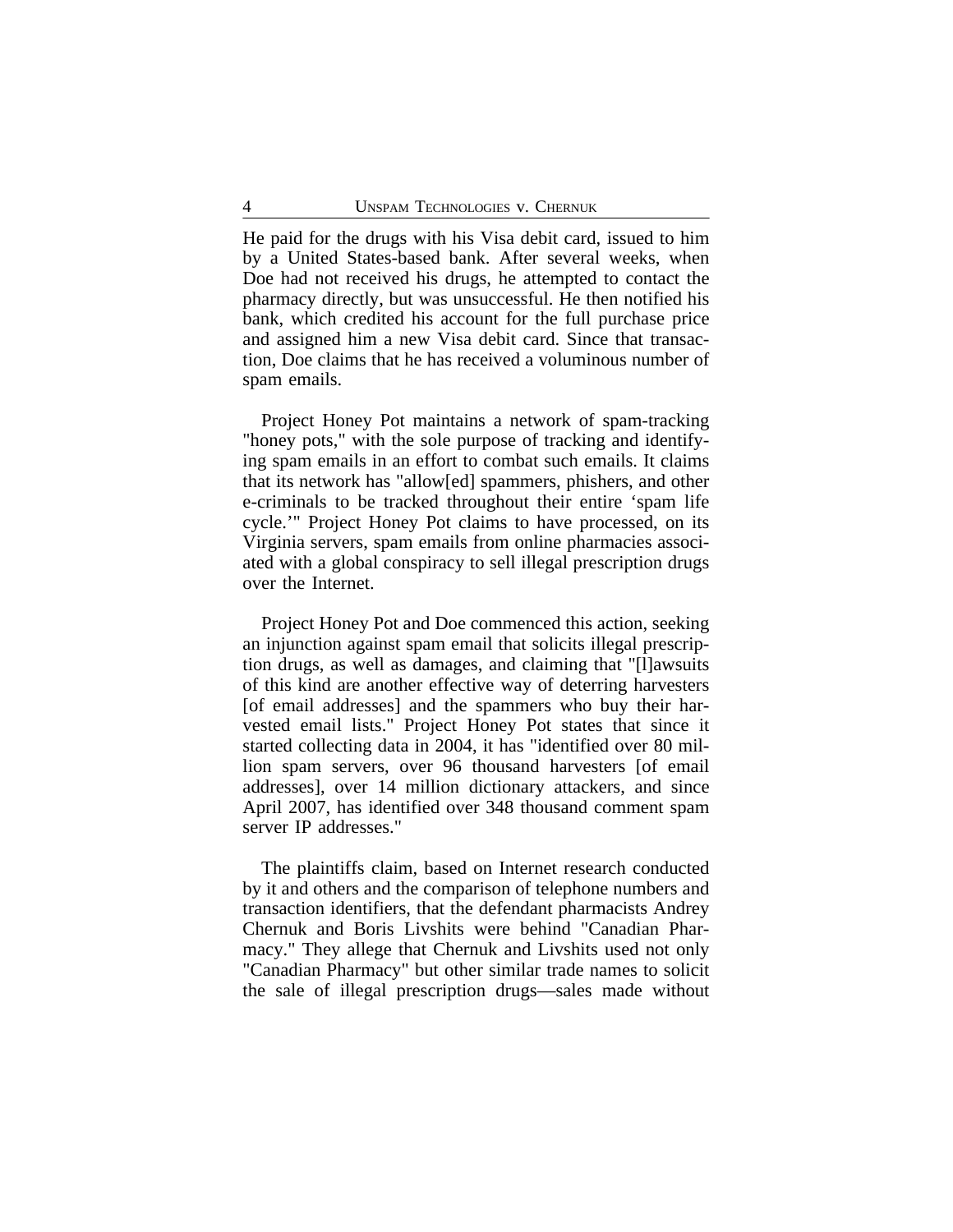valid prescriptions and sales of counterfeit drugs marketed with false advertising. The plaintiffs also claim that the defendant pharmacists have a relationship with a Russian-based Internet Payment Service Provider called Chronopay and that Chronopay, in turn, has contracts with various banks throughout the world to process Internet credit card transactions. While the international Visa network includes thousands of banks, the plaintiffs claim that six foreign banks have processed a majority of Chronopay's transactions: St. Kitts-Nevis-Anguilla National Bank Ltd., in St. Kitts; ZAO Raiffeisenbank, in Moscow, Russia; DnB Nord Banka, in Copenhagen, Denmark; Bank Standard Commercial Bank Closed Joint-Stock Company, in Baku, Azerbaijan; Azerigazbank, in Baku, Azerbaijan; and Rietumu Bank, in Riga, Latvia.

Because these banks processed a majority of Chronopay's transactions for illegal prescription drugs without enforcing Visa's stated rules for rejecting such transactions, the plaintiffs allege that the banks are part of a global conspiracy to sell illegal prescription drugs. As the plaintiffs claim, a customer's online Visa charge, such as Doe's charge, is presented by online pharmacists to an Internet Payment Service Provider, such as Chronopay, which in turn presents it to a participating Visa bank (in this case possibly one of the six banks), which then processes the transaction through the international Visa network, ultimately charging the customer's account in his home state (in this case, Virginia). In short, the plaintiffs contend that the banks' participation was essential to the conspiracy.

The plaintiffs' eight-count complaint alleges violations of the False Marking Act, 35 U.S.C. § 292; the Racketeer Influenced and Corrupt Organizations Act, 18 U.S.C. § 1962 *et seq.*; the federal CAN-SPAM Act of 2003, 15 U.S.C. § 7701 *et seq.*; and the Virginia Computer Crimes Act, Va. Code Ann. § 18.2-152.1 *et seq.*; as well as common law claims for conspiracy, negligence, and unjust enrichment.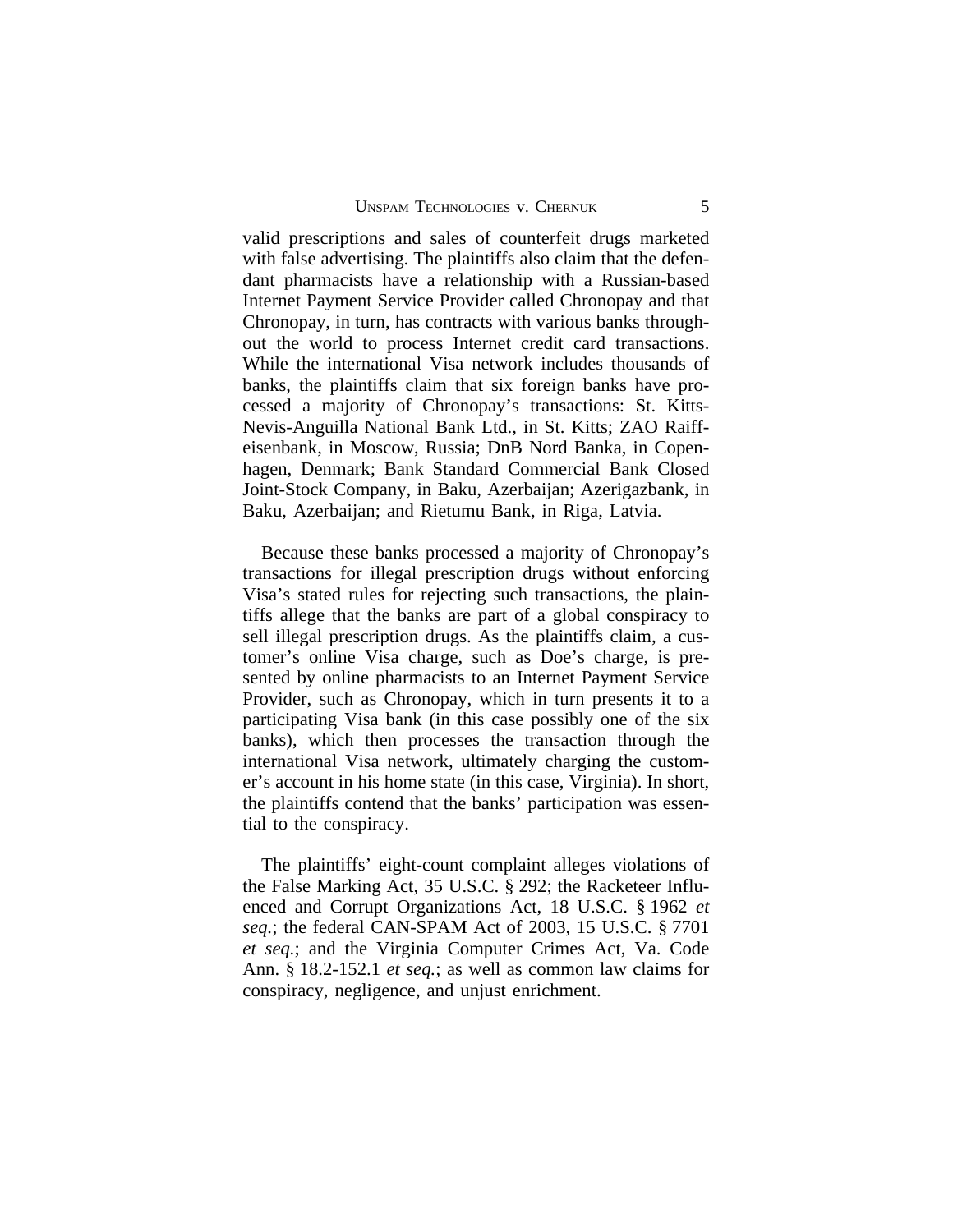The plaintiffs voluntarily dismissed St. Kitts-Nevis-Anguilla National Bank and Rietumu Bank. The four remaining banks filed motions to dismiss pursuant to Federal Rules of Civil Procedure 12(b)(2) and 12(b)(5), contending that the court lacked personal jurisdiction over them and that the plaintiffs' service of process on them was ineffective. The district court granted the motions of Bank Standard and Azerigazbank to dismiss under Rule 12(b)(2) for lack of personal jurisdiction by order dated November 18, 2011. Additionally, it granted the plaintiffs leave to file a third amended complaint within 14 days, but the plaintiffs elected not to file one.

A few days after dismissing the two banks, the court ordered the plaintiffs to show cause why the motions to dismiss filed by ZAO Raiffeisenbank and DnB Nord should not also be granted on the same grounds. After briefing, the district court granted these banks' motions to dismiss under Rule 12(b)(2) for lack of personal jurisdiction by order dated December 2, 2011. At the same time, it rejected the plaintiffs' request for jurisdictional discovery.

The plaintiffs filed a notice of appeal from the district court's orders dismissing the four banks for lack of personal jurisdiction. At that point in time, however, the two defendant pharmacists were still in the case. The plaintiffs thereafter voluntarily dismissed Livshits, and the district court dismissed Chernuk because of the plaintiffs' failure to effect timely service on him.

After all defendants had been dismissed, the plaintiffs filed a Rule 59(e) motion on April 23, 2012, asking the court to vacate its order granting the motions of ZAO Raiffeisenbank and DnB Nord to dismiss. They relied, in part, on third-party discovery that they had conducted to bolster their position. The district court denied the motion, finding the following fatal flaws with the plaintiffs' arguments:

*First*, plaintiffs cannot show that these defendants have had any direct contacts with Virginia. *Second*,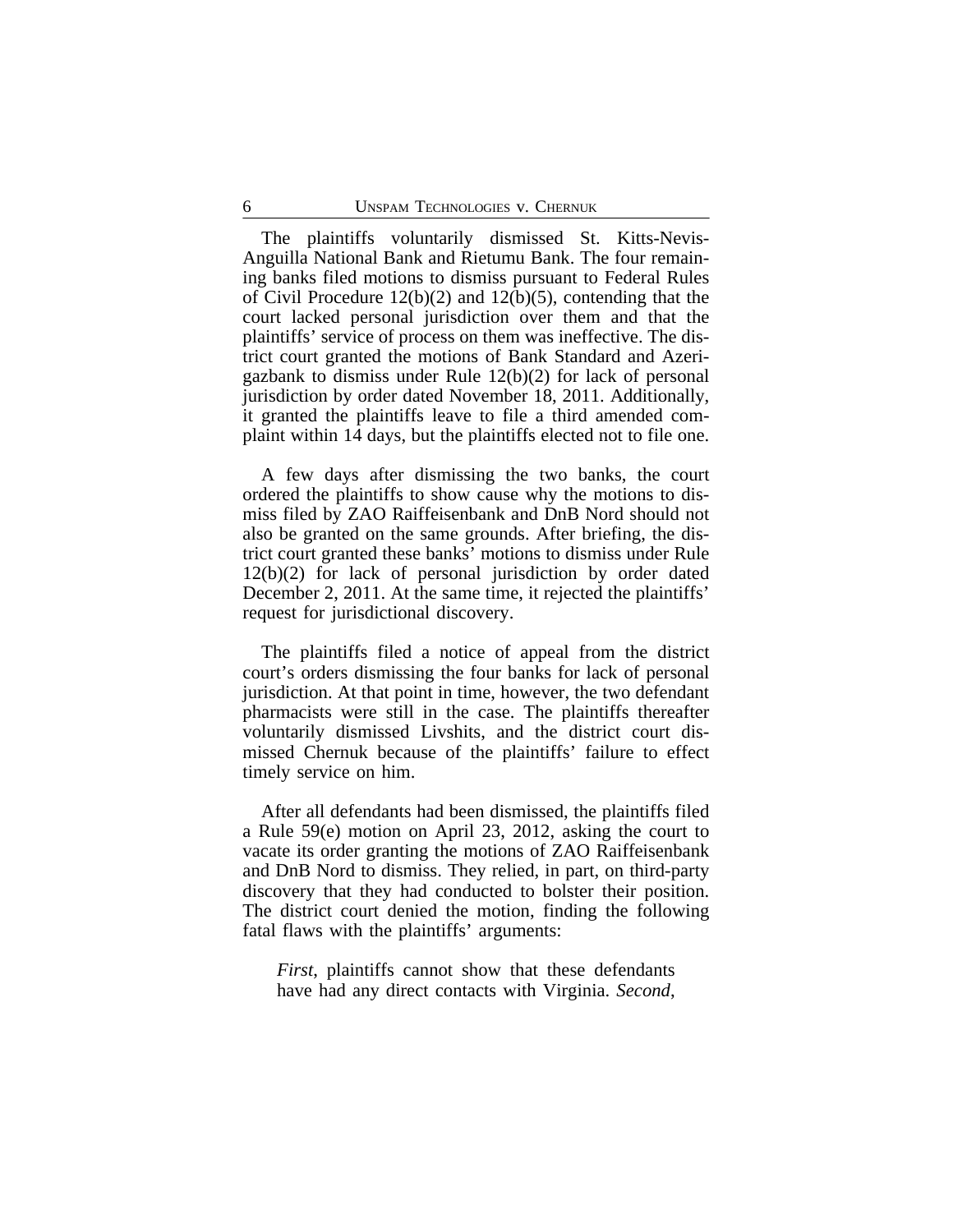plaintiffs' "new" evidence still does not link the defendant banks with Virginia customers, Chernuk, Livshits, or the single transaction at issue in this case. *And finally*, even if plaintiffs could show that these banks processed transactions for merchants with Virginia customers, personal jurisdiction would still be improper due to the extremely attenuated nature of the banks' contacts with the forum.

(Emphasis added).

The only issue now before us is whether the district court had personal jurisdiction over the four foreign banks.

## II

Project Honey Pot and John Doe are seeking to redress a global cyber-crime conspiracy "to use popular credit card processing systems (particularly the Visa network) to collect funds from the sale of illegal counterfeit prescription drugs over the Internet to American consumers." They allege that American consumers, such as John Doe, have responded to email advertisements for prescription drugs, buying the drugs with credit cards. The Internet "pharmacists" then present the credit card transactions to Internet Payment Service Providers, which in turn present them to foreign banks participating in the international Visa network. The banks collect on the charges from the consumers' accounts through the Visa network. Ultimately, the pharmacists never fill the orders for the prescription drugs or fill the orders with counterfeit drugs. The plaintiffs argue that the frequency and nature of such transactions support their claim as to the existence of a global conspiracy that violates U.S. and Virginia law.

To justify personal jurisdiction over the foreign banks, Project Honey Pot and John Doe contend that the Internet "pharmacists" deliberately transmit spam emails on the Internet, seeking to sell prescription drugs and aiming at email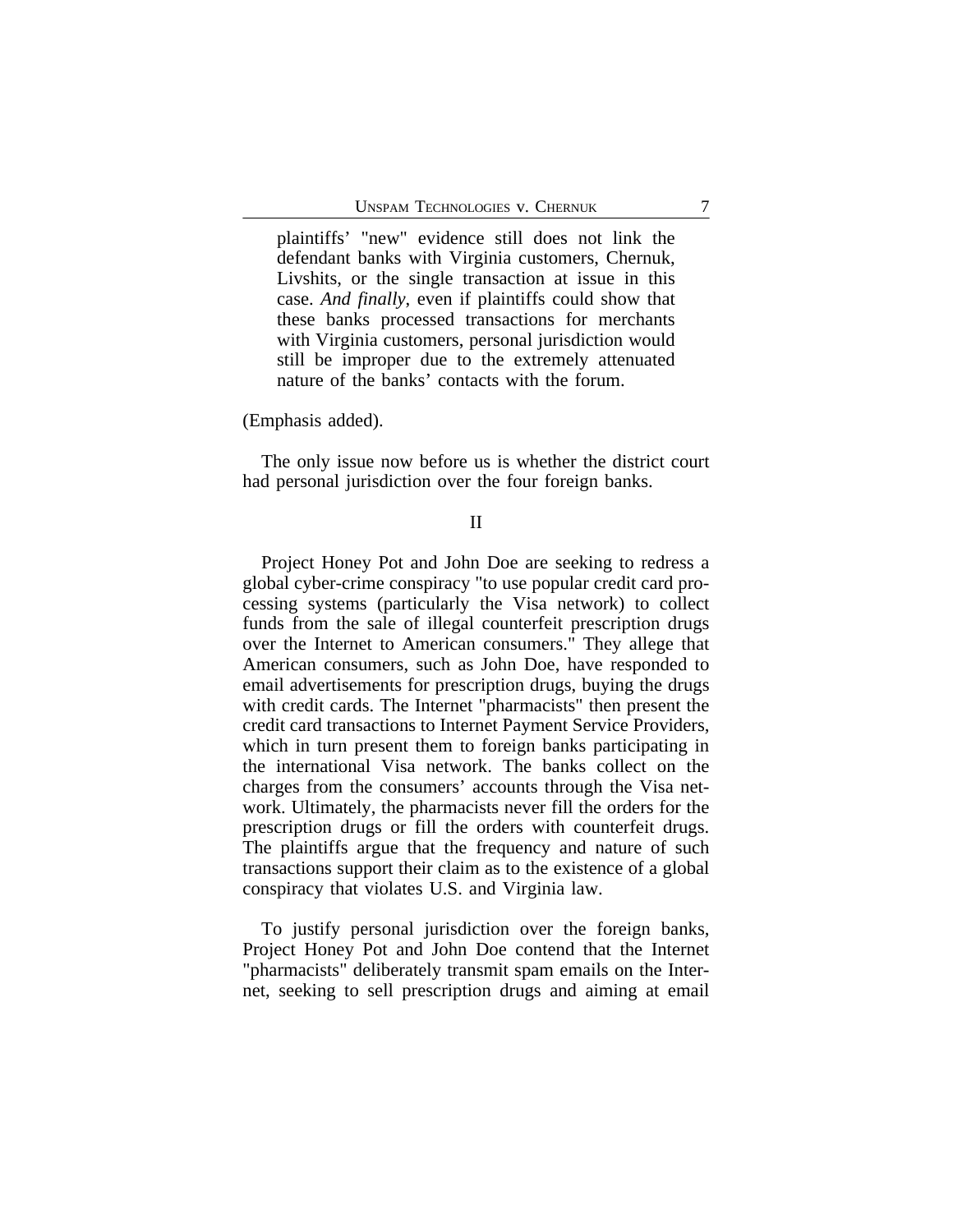addresses that have been "harvested" from web pages, including addresses of persons in Virginia, such as John Doe. They argue that, based on this contact with Virginia, the district court has jurisdiction over the pharmacists under Virginia's long arm statute and thus over the pharmacists' coconspirators.

Each of the banks has stated that it does not have any contact with Virginia or the United States. In their affidavits, they claimed that they do not maintain interactive websites marketing services to customers in Virginia; do not engage in the operation of any business venture in Virginia or anywhere in the United States; and do not issue credit cards to customers in the United States. They also claimed, more specifically, that none serves as a merchant bank in the Visa network for any merchants located in Virginia or in the United States and that they do not interact directly with customers of the credit card merchants whom they do serve. Finally, they stated that they have never sent spam email or directed the sending of any spam email.

Although Project Honey Pot and Doe do not attempt to demonstrate that the four banks have done business in Virginia or in the United States or have sent spam emails to Virginia, they claim that the four banks, by processing the pharmacists' transactions on the international Visa network, are coconspirators in a global prescription-drug conspiracy that uses the network. Doe acknowledges that he cannot link his particular purchase to any one of the defendant banks, and similarly, Project Honey Pot does not contend it can directly link the banks with any fraudulent email solicitations for prescription drugs that it received in Virginia. But the plaintiffs explain that they have named these six banks as defendants because they "are responsible for the vast majority of this illegal business extending over a number of years" insofar as they process the largest number of transactions submitted to the Visa network by fraudulent Internet pharmacists. The plaintiffs assert that these banks, "although headquartered out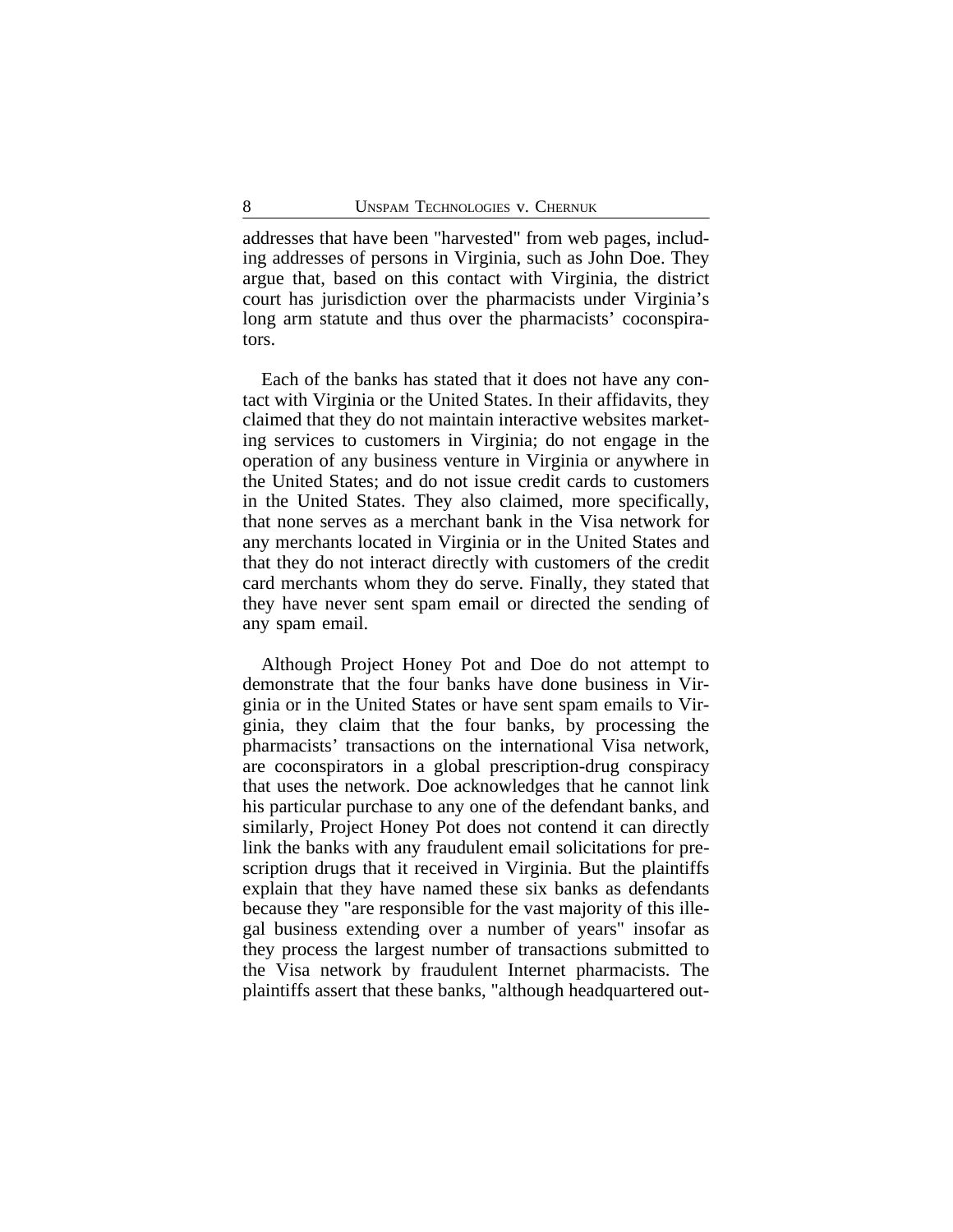side the United States, can be sued in the United States for knowingly participating in a conspiracy that both depends on critical resources within the United States and causes widespread harm to American consumers."

The banks argue that the plaintiffs, in making their conspiracy argument, are relying on "a host of conclusory and hypothetical allegations about a global conspiracy to market and sell pharmaceuticals online, but fail to allege facts sufficient to justify the assertion of personal jurisdiction." As the banks explain:

At most, plaintiffs' second amended complaint alleges that, because the Banks provide merchant credit card processing services, one of the Banks *may* have provided credit card processing services to an online pharmaceutical merchant, and that merchant *may* have been one of the two individual merchant defendants in this action, who *may* have operated a website accessed by Plaintiff Doe or sent spam e-mail to Project Honey Pot. Plaintiffs do not allege, however, that any of this alleged hypothetical and speculative activity connects the Banks to Virginia.

Personal jurisdiction over persons conducting business on the Internet is determined under a standard that has evolved as necessary to accommodate the nature of the Internet. That standard begins with the principle that the Due Process Clause prohibits a court from exercising personal jurisdiction over a defendant unless that defendant has "certain minimum contacts . . . such that the maintenance of the suit does not offend 'traditional notions of fair play and substantial justice.'" *Int'l Shoe Co. v. Washington*, 326 U.S. 310, 316 (1945) (quoting *Milliken v. Meyer*, 311 U.S. 457, 463 (1940)). Such contacts exist when a defendant "purposely avails itself of the privilege of conducting activities within the forum State, thus invoking the benefits and protections of its law." *Hanson v. Denckla*,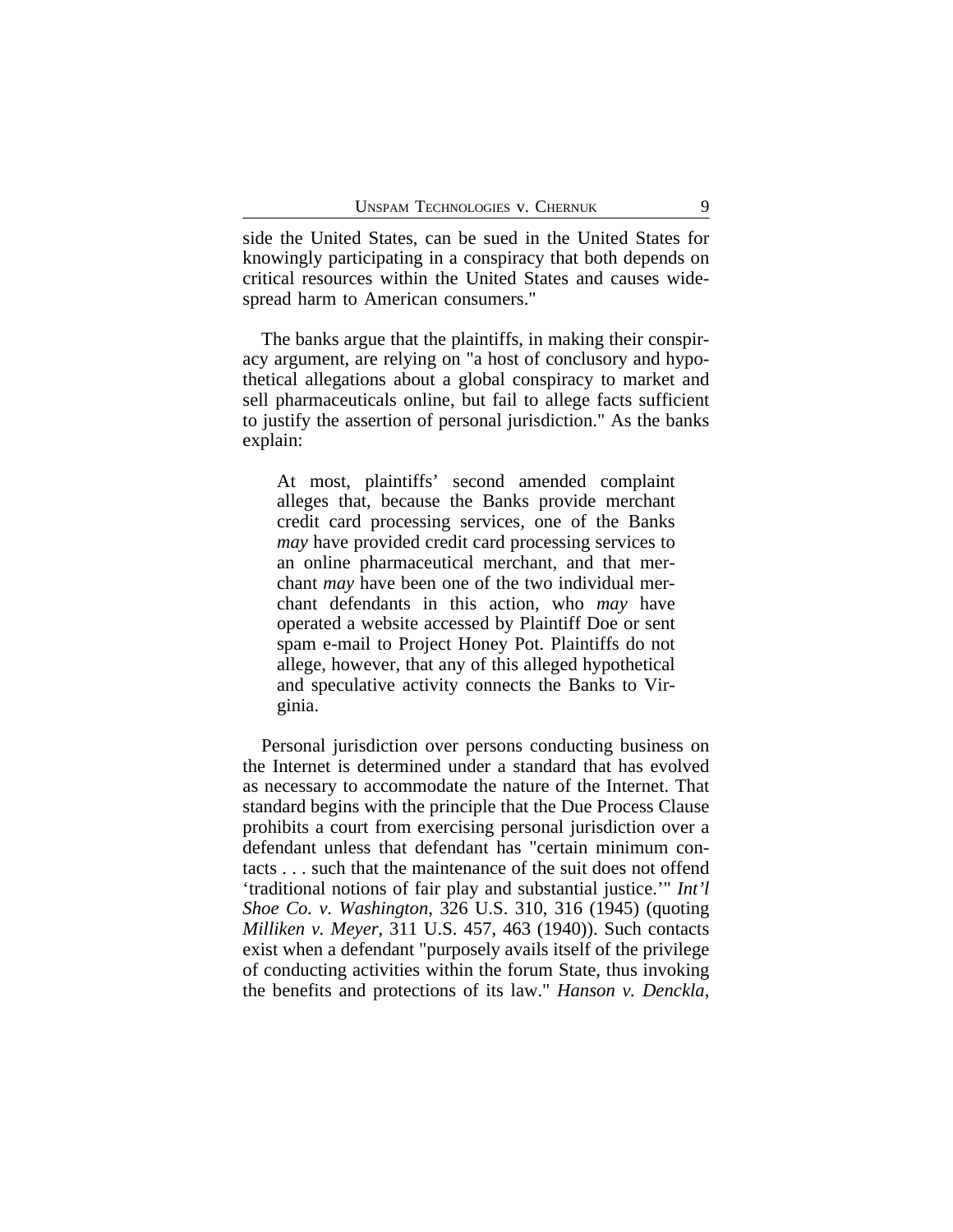357 U.S. 235, 253 (1958); *see also Burger King Corp. v. Rudzewicz*, 471 U.S. 462, 475 (1985) ("This 'purposeful availment' requirement ensures that a defendant will not be haled into a jurisdiction solely as a result of 'random,' 'fortuitous,' or 'attenuated' contacts"). Thus, a defendant outside the forum State must have at least "aimed" its challenged conduct at the forum State. *Calder v. Jones*, 465 U.S. 783, 789 (1984).

Tailoring these principles to electronic Internet activity, we have adopted a three-part inquiry to determine whether a defendant is subject to jurisdiction in a State because of its electronic transmissions to that State. The inquiry considers: "(1) the extent to which the defendant purposely availed itself of the privilege of conducting activities in the State; (2) whether the plaintiffs' claims arise out of those activities directed at the State; and (3) whether the exercise of personal jurisdiction would be constitutionally reasonable." *ALS Scan, Inc. v. Digital Serv. Consultants, Inc.*, 293 F.3d 707, 712 (4th Cir. 2002) (internal quotation marks and alteration omitted). The flexibility of these factors allows a court to focus its attention on the ultimate question of whether a defendant, through its actions, has subjected itself to the sovereignty of the State such that a court in the State can lawfully subject that defendant to a judgment. *See J. McIntyre Mach., Ltd. v. Nicastro*, 131 S. Ct. 2780, 2789 (2011) (Kennedy, J., plurality opinion) ("This Court's precedents make clear that it is the defendant's actions, not his expectations, that empower a State's courts to subject him to judgment").

In this case, there is no indication that any of the four banks acted in such a way as to subject itself to the sovereign power of a court in Virginia. Not one of the banks directed its business to Virginia or aimed its commercial efforts at customers in Virginia. Indeed, there is no evidence that any drug transactions involving the plaintiffs were connected by intermediaries to these banks.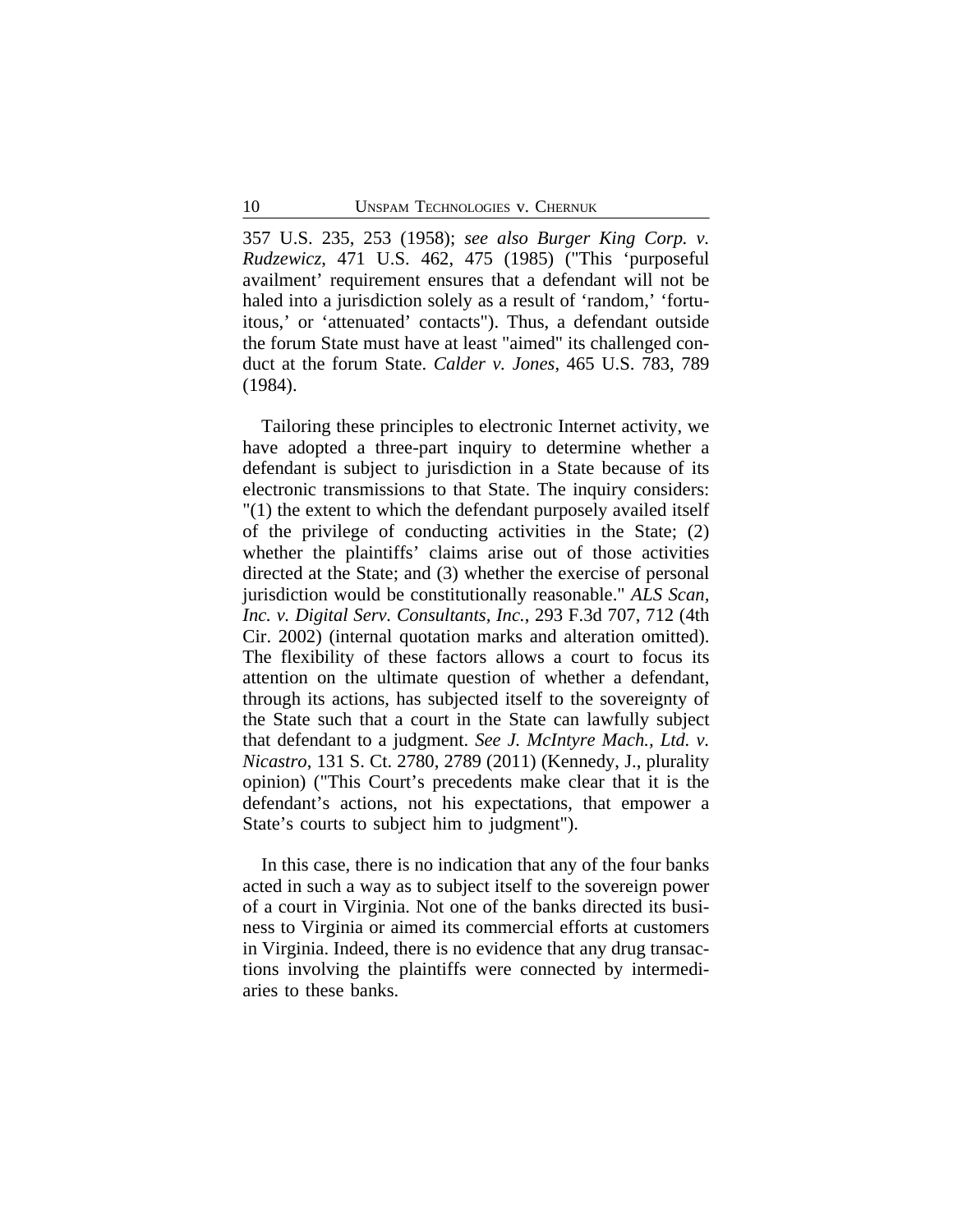Moreover, even if we were to assume that Doe's purchase was presented by some Internet "pharmacist" to one of the foreign banks for processing through the international Visa network, that transaction still would be too remote an act to justify jurisdiction in Virginia. The transaction would have occurred in the foreign country where the pharmacist presented the Visa charge to the bank, and thereafter, the bank would simply have collected the charge through the Visa network. The foreign bank's relevant activity would thus be localized to the foreign country where it did business, and its only conduct "aimed" from that location would be the transmittal of the transaction into the Visa network. The fact that the transaction ultimately rippled through other countries for the collection of monies would not indicate that the bank purposefully availed itself of the laws of the countries where subsequent transactions occurred. *Cf*. *ALS Scan*, 293 F.3d at 714 (holding that a Maryland court could not exercise personal jurisdiction over a "passive" Internet service provider when that Internet service provider only enabled the tortfeasor "to create a website and send information over the Internet").

Project Honey Pot and Doe's argument, however, relies on a "conspiracy theory of jurisdiction," under which the banks are imputed with constitutionally sufficient contacts with Virginia through the actions of their alleged coconspirators, namely the Internet "pharmacists" who solicited the fraudulent purchases. To succeed on this theory, the plaintiffs would have to make a plausible claim (1) that a conspiracy existed; (2) that the four bank defendants participated in the conspiracy; and (3) that a coconspirator's activities in furtherance of the conspiracy had sufficient contacts with Virginia to subject that conspirator to jurisdiction in Virginia. *See Lolavar v. de Santibanes*, 430 F.3d 221, 229 (4th Cir. 2005); *McLaughlin v. McPhail*, 707 F.2d 800, 807 (4th Cir. 1983) (per curiam). To satisfy these requirements, the plaintiffs would have to rely on more than "bare allegations." *Lolavar*, 430 F.3d at 229 (internal quotation marks omitted); *see also Jungquist v. Sheikh Sultan Bin Khalifa Al Nahyan*, 115 F.3d 1020, 1031 (D.C.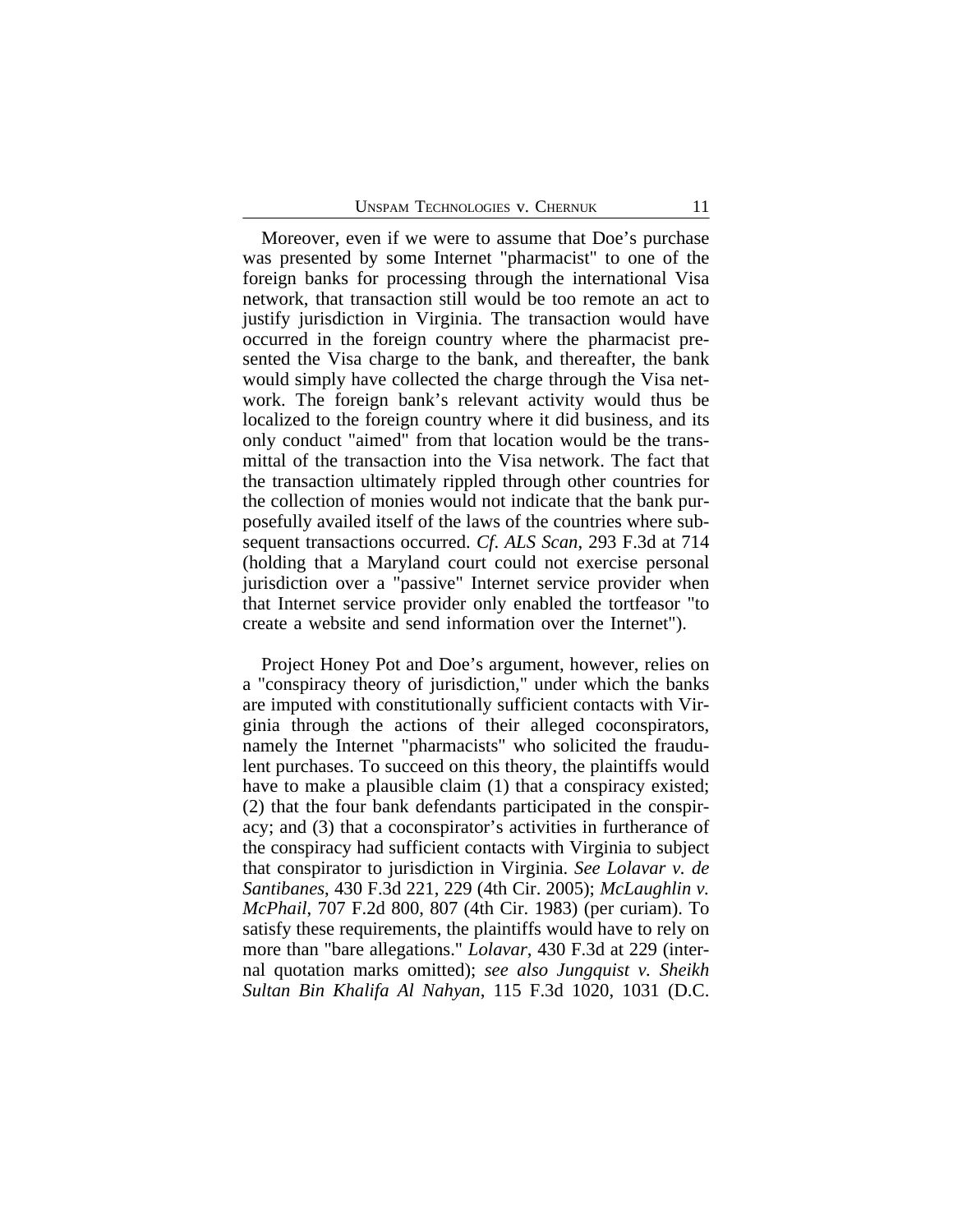Cir. 1997) ("[T]he plaintiff must plead with particularity the conspiracy as well as the overt acts within the forum taken in furtherance of the conspiracy" (internal quotation marks omitted)).

In this case, the plaintiffs alleged that Doe entered into a fraudulent transaction online with "Canadian Pharmacy" to purchase prescription drugs and that he paid for the drugs with his Visa debit card. They suggest that two pharmacists in Russia may have been behind the sale, even though they voluntarily dismissed one of the pharmacists later because it turned out that he was not involved, and the district court dismissed the other for a lack of service. Thus, Doe acknowledges that he does not know who engaged him in the transaction or whether any of the four banks processed his Visa charge. The plaintiffs do, however, posit how the banks might be involved.

Through blog research and Internet searches, they have suggested that "Canadian Pharmacy" was a trade name providing a front for the two defendant pharmacists to engage in an Internet conspiracy to deal illegally in prescription drugs. By linking telephone numbers and transaction identifiers, the plaintiffs have suggested that many of the illegal transactions identified "have a connection to Chronopay [the PayPal of Russia] or its two Russian co-founders, Pavel Vrublevsky and Igor Gusev." They are unable, however, to allege that Chronopay was actually involved in Doe's transaction. Rather, they claim that computer science research has linked many fraudulent prescription drug transactions with Chronopay and that Chronopay has processed its transactions through various banks in the international Visa network, but mostly through the four banks at issue here. Thus, they speculate that Doe's transaction could well have been presented by Chronopay to one of the defendant banks. They implicate the banks by the frequency with which they processed such transactions and their alleged failure to apply Visa's operating regulations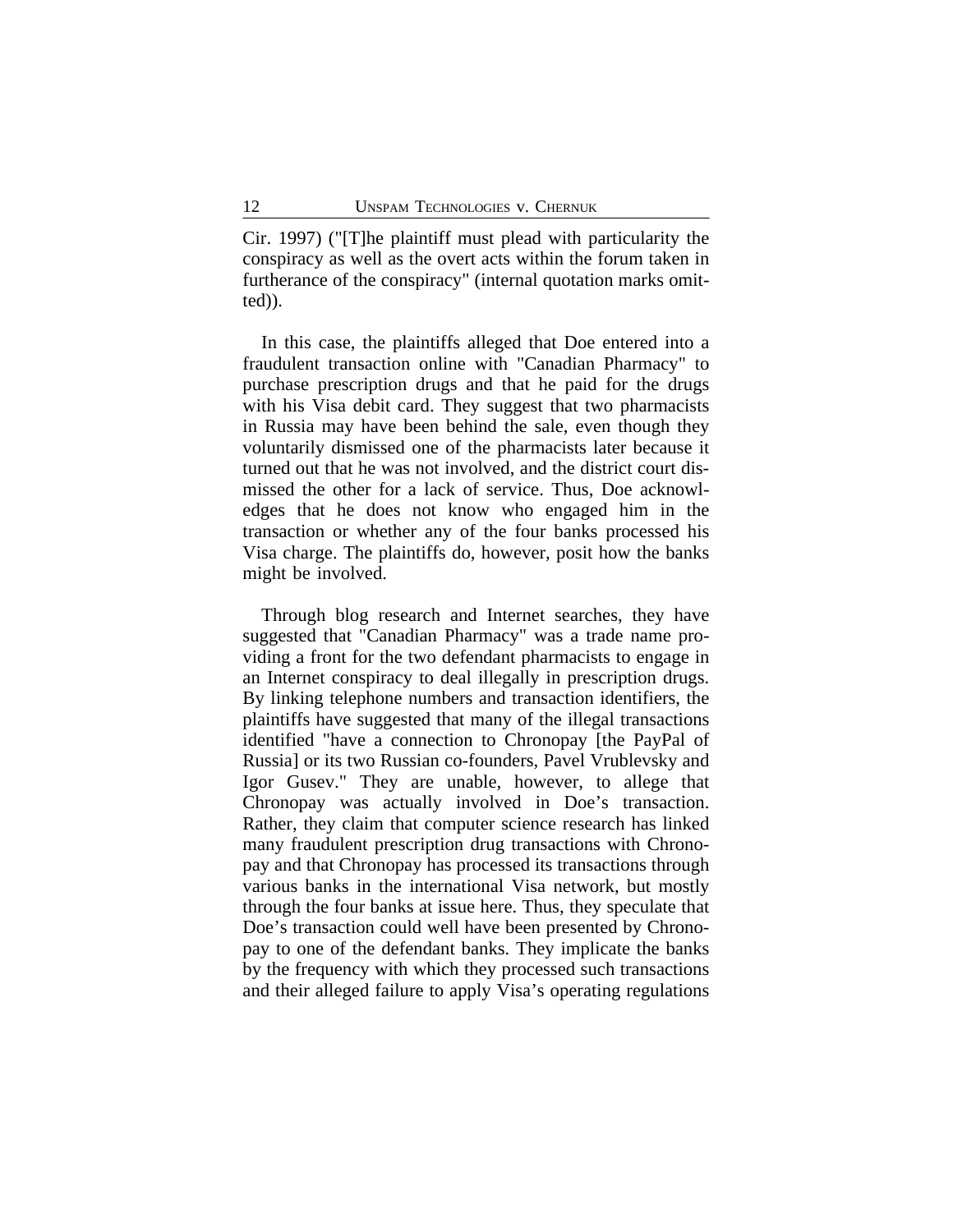to monitor their merchants and "terminate merchants obviously engaged in illegal activity."

The plaintiffs' speculation about the processing of Doe's transaction, however, amounts to no more than a bare allegation or logical possibility and does not suffice to allege a plausible claim of the existence of a conspiracy. Even if we were to assume that Doe's transaction was presented by Chronopay to one of the defendant banks, the plaintiffs still have not alleged sufficient facts to show that the defendant banks participated in the alleged conspiracy. The facts on which they rely could equally describe arms-length transactions involving the presentation of credit card transactions to banks for collection through the Visa network in the ordinary course of business.

Also, the plaintiffs have provided no plausible basis to connect the banks to the spam emails complained of specifically by Project Honey Pot. The only evidence in the record on this claim is provided by affidavits from the banks stating that they never attempted to directly market themselves in the United States, through spam emails or otherwise. The only alleged connection between the banks and spam emails is the overly general allegation that the banks, by processing transactions generated by spam emails, has kept the spammers in business. But conspiracy requires a "common plan," and here there are no allegations that the bank's processing of the transactions were designed to achieve the illegal ends of the fraudulent pharmacists. *See, e.g.*, *Lolavar*, 430 F.3d at 230 (noting the "common plan" requirement) (quoting *First Chicago Int'l v. United Exch. Co.*, 836 F.2d 1375, 1378 (D.C. Cir. 1988)).

In short, the plaintiffs' allegations of conspiracy are conclusory and speculative and do not satisfy the requirements for establishing a conspiracy theory of personal jurisdiction.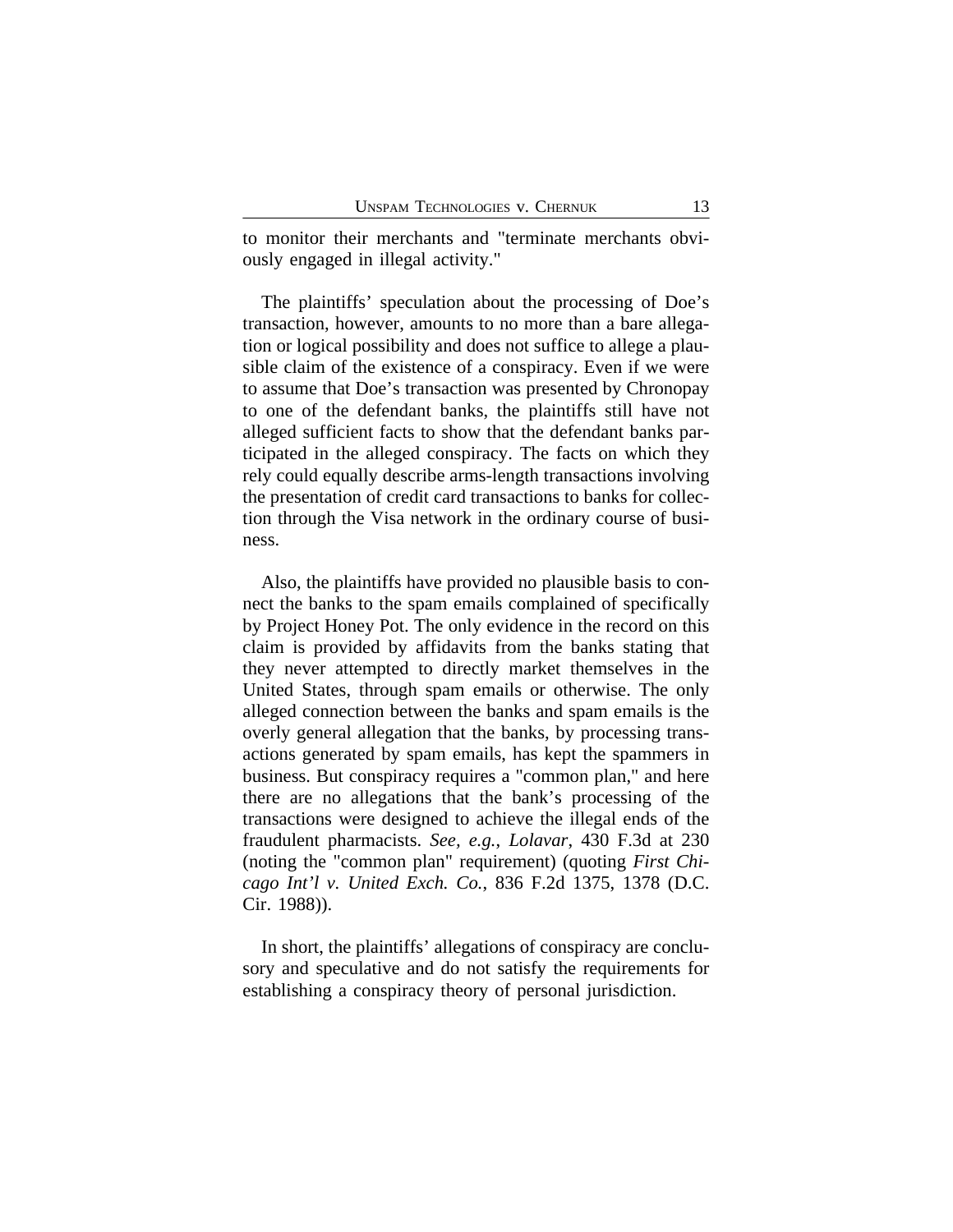#### III

Project Honey Pot and Doe also argue that personal jurisdiction over the four banks is appropriate under Federal Rule of Civil Procedure 4(k)(2), which permits a federal court to assert jurisdiction in cases "aris[ing] under federal law" when the defendant is not subject to personal jurisdiction in a state court but has contacts with the United States as a whole. To invoke Rule  $4(k)(2)$ , a plaintiff must establish that the court's exercise of jurisdiction would be "consistent with the United States Constitution and laws." Fed. R. Civ. P. 4(k)(2); *see also Base Metal Trading, Ltd. v. OJSC "Novokuznetsky Aluminum Factory"*, 283 F.3d 208, 215 (4th Cir. 2002).

We conclude that Rule  $4(k)(2)$  does not justify the exercise of personal jurisdiction over the four banks because exercising jurisdiction over them would not, in the circumstances here, be "consistent with the United States Constitution and laws." Fed. R. Civ. P. 4(k)(2). As we have already noted, subjecting these banks to the "coercive power of a court" in the United States, in the absence of minimum contacts, would constitute a violation of the Due Process Clause. *Saudi v. Northrop Grumman Corp.*, 427 F.3d 271, 275 (4th Cir. 2005).

For the reasons given, the district court's orders dismissing the complaint against the four banks for lack of personal jurisdiction are

#### *AFFIRMED*.\*

<sup>\*</sup>Although the plaintiffs also claim that the district court abused its discretion in denying them jurisdictional discovery, they only mention the issue in a footnote and do not present argument on the point, thus forfeiting the issue. *See Wahi v. Charleston Area Med. Ctr., Inc.*, 562 F.3d 599, 607 (4th Cir. 2009). In any event, it would appear that the district court did not abuse its discretion in the circumstances of this case. The district court properly recognized the weaknesses of the plaintiffs' arguments for personal jurisdiction and determined that the cost of jurisdictional